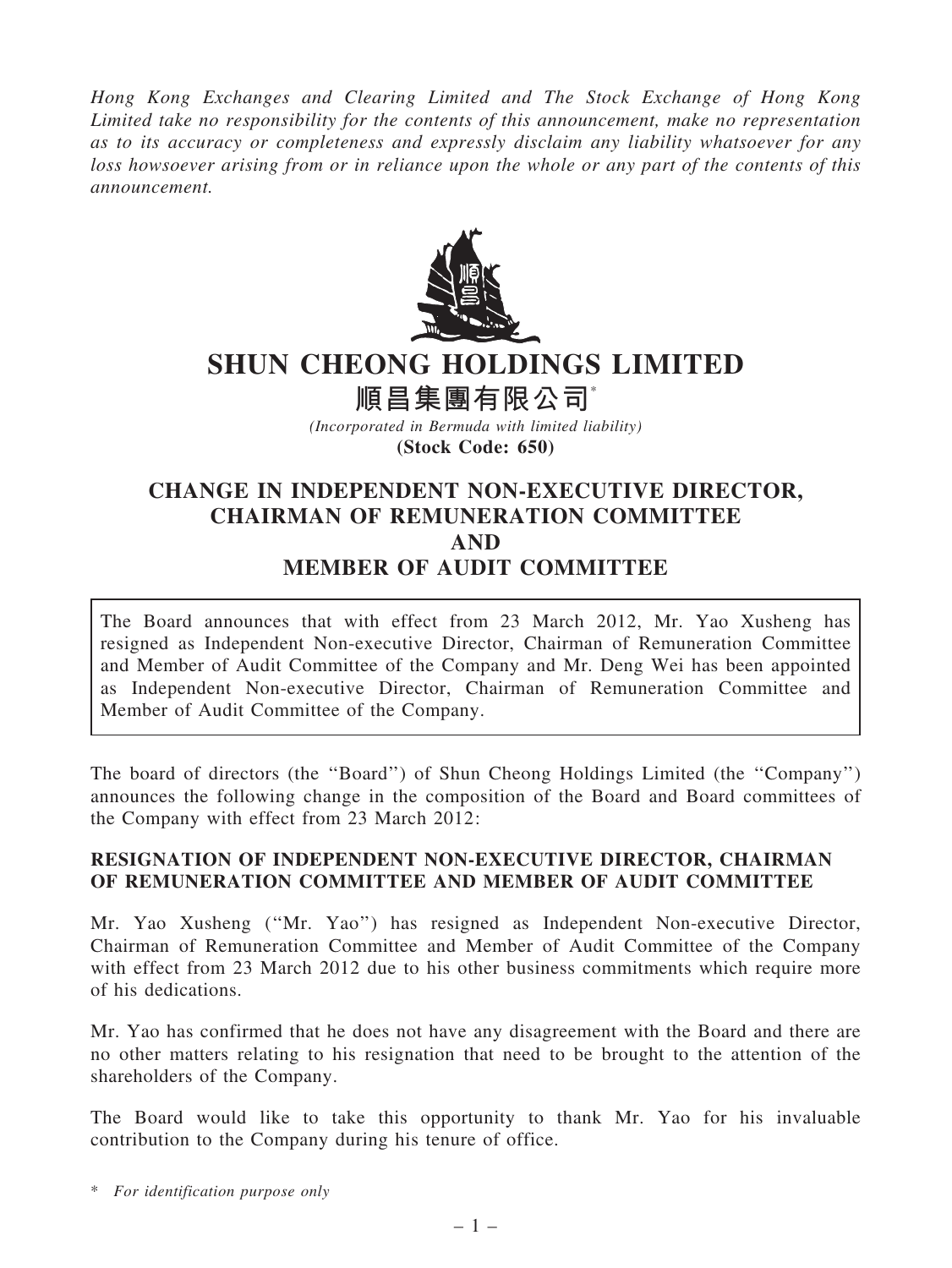### APPOINTMENT OF INDEPENDENT NON-EXECUTIVE DIRECTOR, CHAIRMAN OF REMUNERATION COMMITTEE AND MEMBER OF AUDIT COMMITTEE

### Mr. Deng Wei

The Board is pleased to announce that Mr. Deng Wei (''Mr. Deng'') has been appointed as Independent Non-executive Director, Chairman of Remuneration Committee and Member of Audit Committee of the Company with effect from 23 March 2012.

Mr. Deng, aged 48, has 19 years of professional experience in telecommunications industry and financial industry with operating expertise in general business management and private equity business. Over the past 10 years, he has established extensive deal sourcing and financing network with investment banks, real estate developers and operators, real estate brokers, and other intermediaries in Greater China area. Mr. Deng holds a Bachelor degree and a Master in Economics degree from Tsing Hua University in the People's Republic of China (the ''PRC'') and a Master of Science degree from Carnegie-Mellon University in the United States of America. Mr. Deng has been the Managing Director of Century Bridge Capital Partners and the President of Beijing Century Bridge Investment Co. since May 2008, focusing on equity investment opportunities in the PRC's real estate market.

Mr. Deng did not have any other directorships in the last three years in public companies, the securities of which are listed on any securities market in Hong Kong or overseas.

Mr. Deng does not have any relationship with any directors, senior management, substantial shareholders or controlling shareholder of the Company and does not have any interest in the shares of the Company within the meaning of Part XV of the Securities and Futures Ordinance as at the date of this announcement.

Mr. Deng has not entered into any service contract but has entered into a letter of appointment with the Company. He is not appointed for any specific length or proposed length of service and his term of service shall continue unless terminated by either party giving to the other a two months' prior notice in writing. His appointment as a director of the Company is also subject to retirement by rotation and re-election in accordance with the Bye-Laws of the Company and that he shall hold office until the forthcoming annual general meeting (the ''AGM'') of the Company and shall then be eligible for re-election at the AGM. Mr. Deng is entitled to receive a director's fee of HK\$100,000 per annum (pro-rata adjusted for any service period shorter than a full month) plus reimbursement of out of pocket expenses, which are based on the Company's remuneration policy adopted for independent non-executive directors and determined with reference to prevailing market conditions and his expected contribution to the Company.